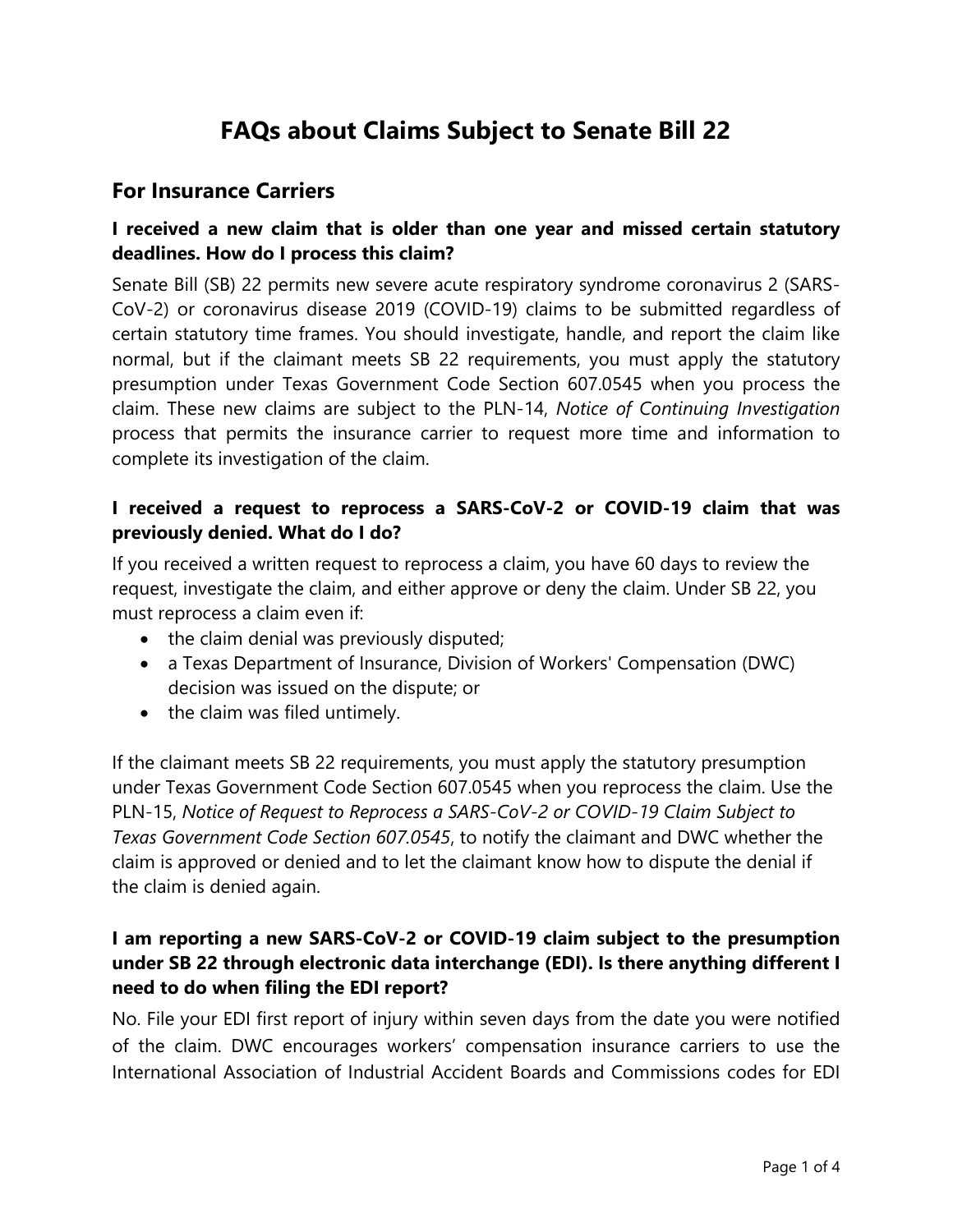claims reports: "cause of injury" code 83 – Pandemic and "nature of injury" code 83 – COVID-19. See Commissioner's Memo dated March 27, 2020, at: [www.tdi.texas.gov/wc/information/documents/update032720.pdf.](https://www.tdi.texas.gov/wc/information/documents/update032720.pdf)

For more information, contact EDI Support at **EDISupport@tdi.texas.com.** 

## **I am reporting a SARS-CoV-2 or COVID-19 claim through EDI where the injured employee requested reprocessing of a claim they already submitted. Should I use the same insurance carrier and DWC claim number?**

Yes. If you are reporting a claim that you have previously reprocessed, use the same insurance carrier and DWC claim number in the EDI report.

### **If I reprocess a SARS-CoV-2 or COVID-19 claim with an older date of injury through EDI, will DWC consider my EDI report late?**

No. Insurance carriers have up to 60 days after they receive a written request to reprocess a claim subject to SB 22 to reprocess the claim and notify the person in writing whether it will pay benefits. If the insurance carrier denies the claim, the notice must include information on how to dispute the denial. Insurance carriers have the same EDI reporting timeframes as an initial claim.

# **For Injured Employees**

#### **Which claims are presumed to be work-related under SB 22?**

If you are a detention officer, custodial officer, firefighter, peace officer, or emergency medical technician, and you contracted SARS-CoV-2 or COVID-19 on the job after March 13, 2020, your claim may be presumed to be work-related if certain conditions are met.

#### **What conditions must be met for my SARS-CoV-2 or COVID-19 claim to be presumed to be work-related?**

Your workers' compensation claim may be presumed to be work-related if:

- you contracted SARS-CoV-2 or COVID-19 on or while employed full-time as a detention officer, custodial officer, firefighter, peace officer, or emergency medical technician;
- you worked in an area the governor designated as a [disaster,](https://gov.texas.gov/news/post/governor-abbott-declares-state-of-disaster-in-texas-due-to-covid-19) and you contracted SARS-CoV-2 or COVID-19 during the disaster declaration; and
- you were last on duty not more than 15 days before you were diagnosed with SARS-CoV-2 or COVID-19.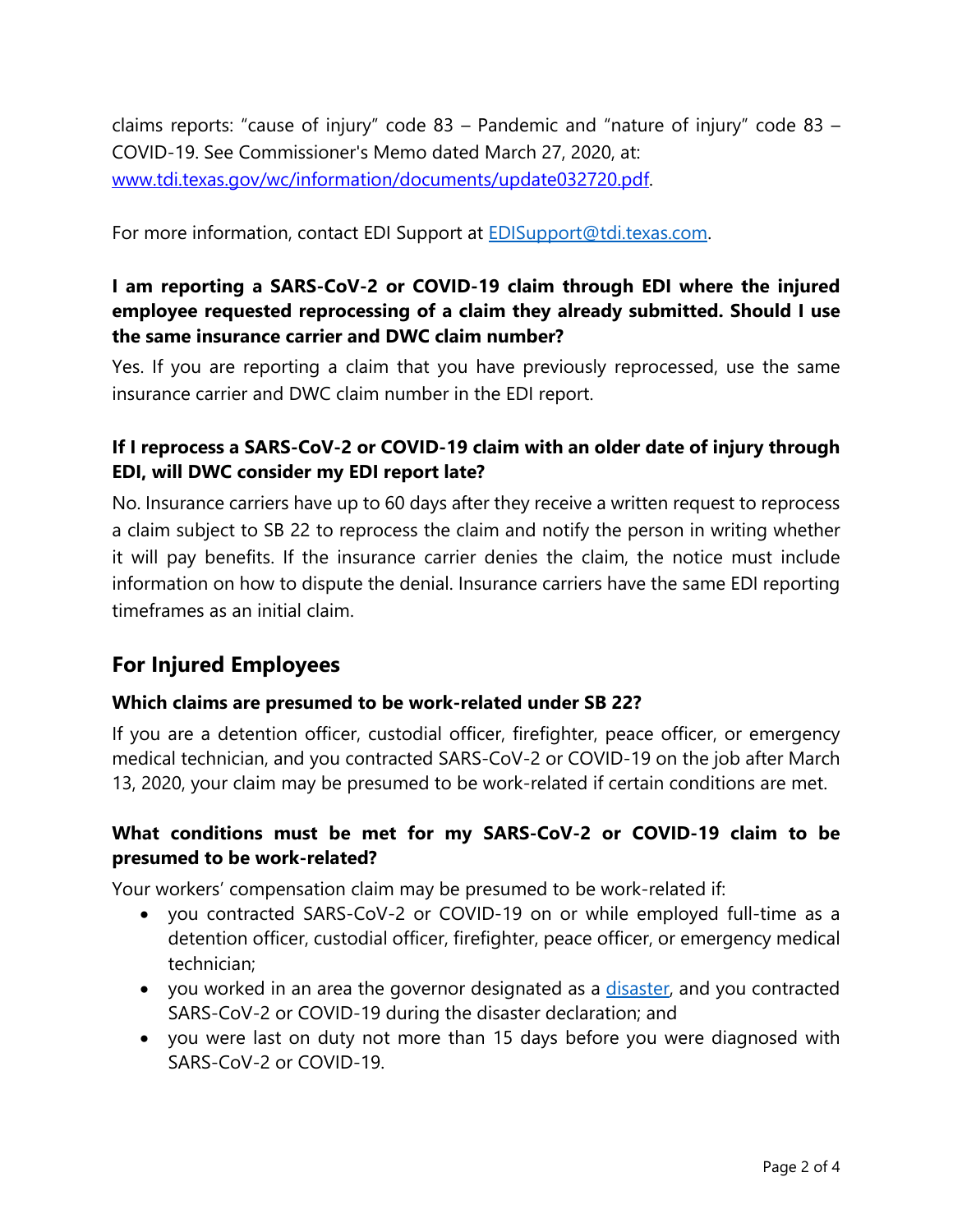#### **How long do I have to file a claim subject to SB 22?**

You can still file a claim if you:

- contracted SARS-CoV-2 or COVID-19 on the job between March 13, 2020, and June 14, 2021;
- met the conditions of SB 22; and
- never filed a workers' compensation claim related to SARS-CoV-2 or COVID-19.

Fill out and submit DWC Form-041, *[Employee's Claim for Compensation](https://www.tdi.texas.gov/forms/dwc/dwc041firstrpt.doc) for a Work-[Related Injury or Occupational Disease](https://www.tdi.texas.gov/forms/dwc/dwc041firstrpt.doc)* and send it to DWC no later than December 14, 2021.

### **I had a SARS-CoV-2 or COVID-19 claim, and the insurance carrier denied it. Can I refile my claim under SB 22?**

If you contracted SARS-CoV-2 or COVID-19 on the job between March 13, 2020, and June 14, 2021, met the conditions of SB 22, and the insurance carrier denied your claim, you may request that the insurance carrier reprocess your claim. You must submit a written request to the insurance carrier to reprocess the claim by June 14, 2022. You may use this [sample request.](https://www.tdi.texas.gov/wc/information/documents/sb22samplereq.pdf) You are not required to use this document.

#### **Reimbursement**

## **I have been paying medical bills out of my pocket to treat a compensable injury. Can I be reimbursed for what I have paid?**

Yes. You may request reimbursement from the workers' compensation insurance carrier when you have paid for health care for your compensable injury. Send a request to the workers' compensation insurance carrier in writing. Make sure it is readable and includes documentation (such as receipts) on the amount you paid the health care provider.

#### **What if the workers' compensation insurance carrier doesn't pay me or pays me less than the amount I requested?**

You may request that DWC resolve a dispute over payment. Submit a DWC Form-060, *[Medical Fee Dispute Resolution Request](https://www.tdi.texas.gov/forms/dwc/dwc060mfdr.pdf)* to DWC. You must submit your request no later than 120 days from the date the workers' compensation insurance carrier denied your request for reimbursement.

#### **What if I have questions about my dispute?**

You can call CompConnection at 800-372-7713, option 3 or email [mdrinquiry@tdi.texas.gov.](mailto:mdrinquiry@tdi.texas.gov)